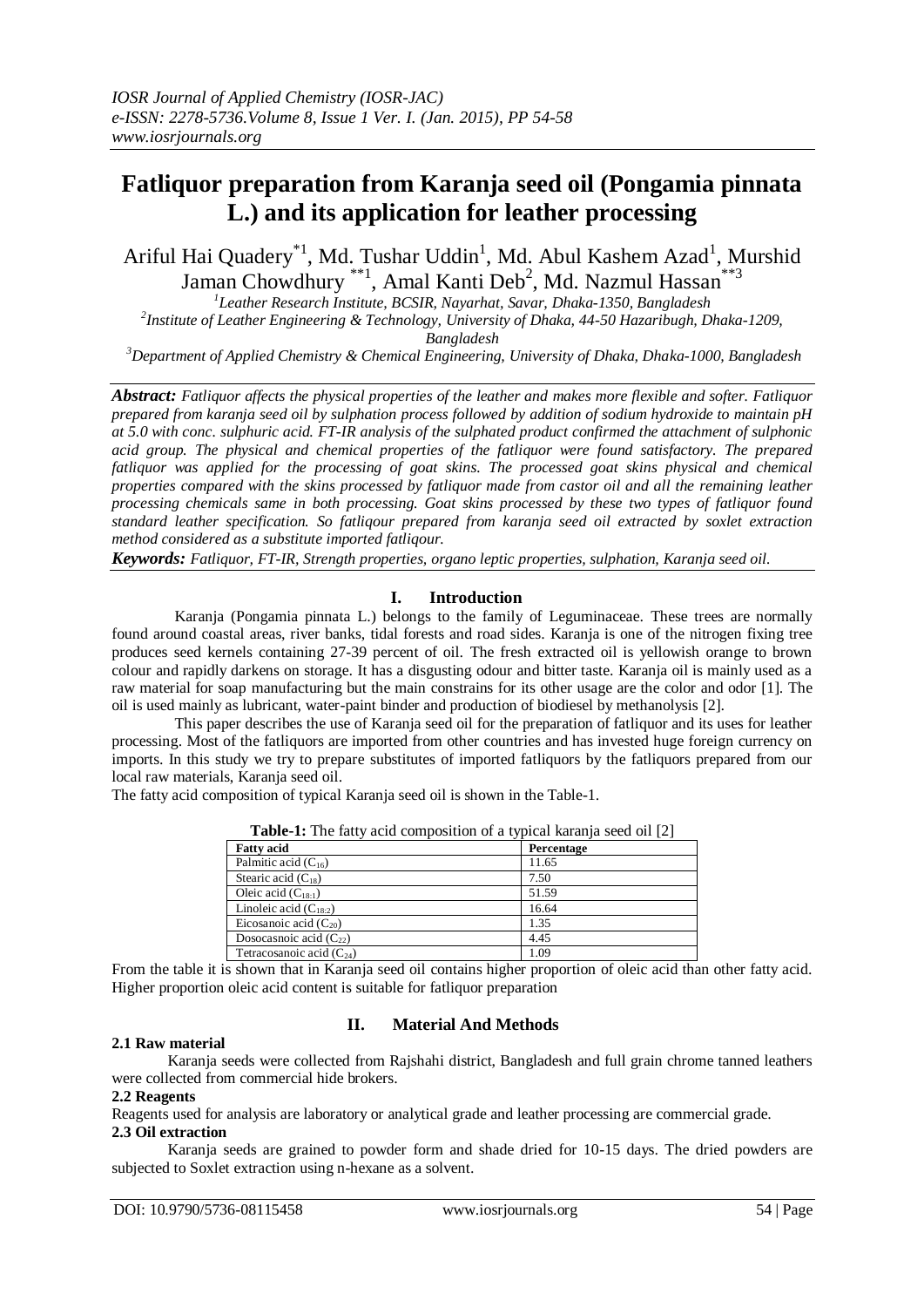## **2.4 Sulphation process**

A mixture of 40 ml concentrated sulphuric acid and 10 ml of concentrated phosphoric acid are added drop wise in 200 gm of karanja oil with constant stirring at 18-20°C temperature. Reaction was carried out slowly (approximately 3 hours required to complete the reaction). The sulphated products shaken with 400 ml of 10% sodium chloride solution and then keep in a separating funnel overnight and layer was separated. The pH of the separated upper layer sulphated liquor was neutralized at pH 5.0 by adding 30% sodium hydroxide solution and the resulting fatliquor then applied for leather processing.

## **2.5 Analysis of the fatliquor**

Karanja seed oil was analysed and its chemical and physical characteristics are characteristies according to the American Oil Chemists Society Methods [3]. Refractive index, acid value, saponification value and unsaponificable matter were measured.

## **2.6 FT-IR analysis of Sulphated Product**

In order to investigate presence of sulphonic acid group in sulphated fatliquor FT-IR spectra of sulphated fatliquor was taken using a Shimadzu FT-IR [4].

## **2.7 Fatliquoring process**

After shaving the leather at 0.9 mm, it was wet back by adding water and wetting agent in the drum. After 30 minutes run the water was drained off. Then by adding 2% neutralizing syntan in the drum it was run for another 15 minutes at approximately 10 rpm in the ambient temperature. There after 0.5% sodium bicarbonate was added and the drum was run for an additional 15 minutes at the same speeds maintaining the pH at 5.0-5.5. The neutralized leather was washed with water and dyed with 1% acid dye for 30 minutes [5], [6].

Then 6% fatliquor was added to the dye bath at room temperature and was run at 10 rpm for 40 minutes. The dyed leather was then washed with water and removed from the drum. After samming and settling out it was air dried at room temperature and was used for various physical properties investigation. The fat liquoring process of skin is illustrated by the Table-2.

| Process             | $\frac{0}{0}$ | Product                             | Duration (min)          | Remarks |
|---------------------|---------------|-------------------------------------|-------------------------|---------|
| Wet back            | 200           | Water at $35^{\circ}$ C             |                         |         |
|                     | 0.2           | <b>Ethoxylated Fatty Alcohol</b>    |                         |         |
|                     | 0.2           | Oxalic Acid                         | Drum 30 min             | pH 3.8  |
| Neutralization      | 100           | Water at $35^{\circ}$ C             |                         |         |
|                     | 0.5           | Sodium bicarbonate                  |                         |         |
|                     |               | Neutralizing Agent                  | Drum 30 min             | pH 4.6  |
| Dyeing-Fatliquoring | 60            | Water at $30^{\circ}$ C             |                         |         |
|                     |               | Dye (Beige)                         | Drum 30 min             |         |
|                     | 100           | Water at $60^{\circ}$ C             |                         |         |
|                     | 6             | Sulphated Vegetable Oil<br>(Karanja | Drum 60 min             |         |
|                     |               | oil)                                |                         |         |
|                     | 1.0           | Formic Acid                         | Drum 10 min             |         |
|                     | 1.0           | Formic Acid                         | Drum 10 min             | pH 3.9  |
|                     |               |                                     | Run-off and Wash 10 min |         |

|  | <b>Table-2:</b> Practical recipe for fat liquoring of skin |  |  |  |  |
|--|------------------------------------------------------------|--|--|--|--|
|--|------------------------------------------------------------|--|--|--|--|

## **III. Result and Discussion**

#### **3.1 Analysis of Karanja seed oil**

#### **3.1.1 Physical properties**

The physical properties of Karanja seed oil, sulphated Karanja seed oil and sulphated Castor oil (which is conventionally used as fatliquor in leather processing) are shown in Table-3.

| <b>Parameter</b>                           | Karania oil       | Sulphated Karania oil | Sulphated castor oil |
|--------------------------------------------|-------------------|-----------------------|----------------------|
| Appearance                                 | Dark brown liquid | Brown liquid          | Pale amber liquid    |
| Solubility in water                        | Insoluble         | Soluble               | Soluble              |
| Refractive Index $(20.5^{\circ} \text{C})$ | .4686             | .467                  | 1.479                |
| Specific Gravity at $(20.5^{\circ}C)$      | 0.880             | 0.861                 | 1.029                |

 $Mean \pm SD$  triplicate analysis

From the table it can be shown that the appearance of sulphated Karanja seed oil and sulphated Castor oil are distinct. Both the sulphated oil is soluble in warm water. The refractive index value, specific gravity values are higher in case of sulphated castor oil. Thus the physical properties of Karanja seed oil are in agreement with the reported values [3], [7].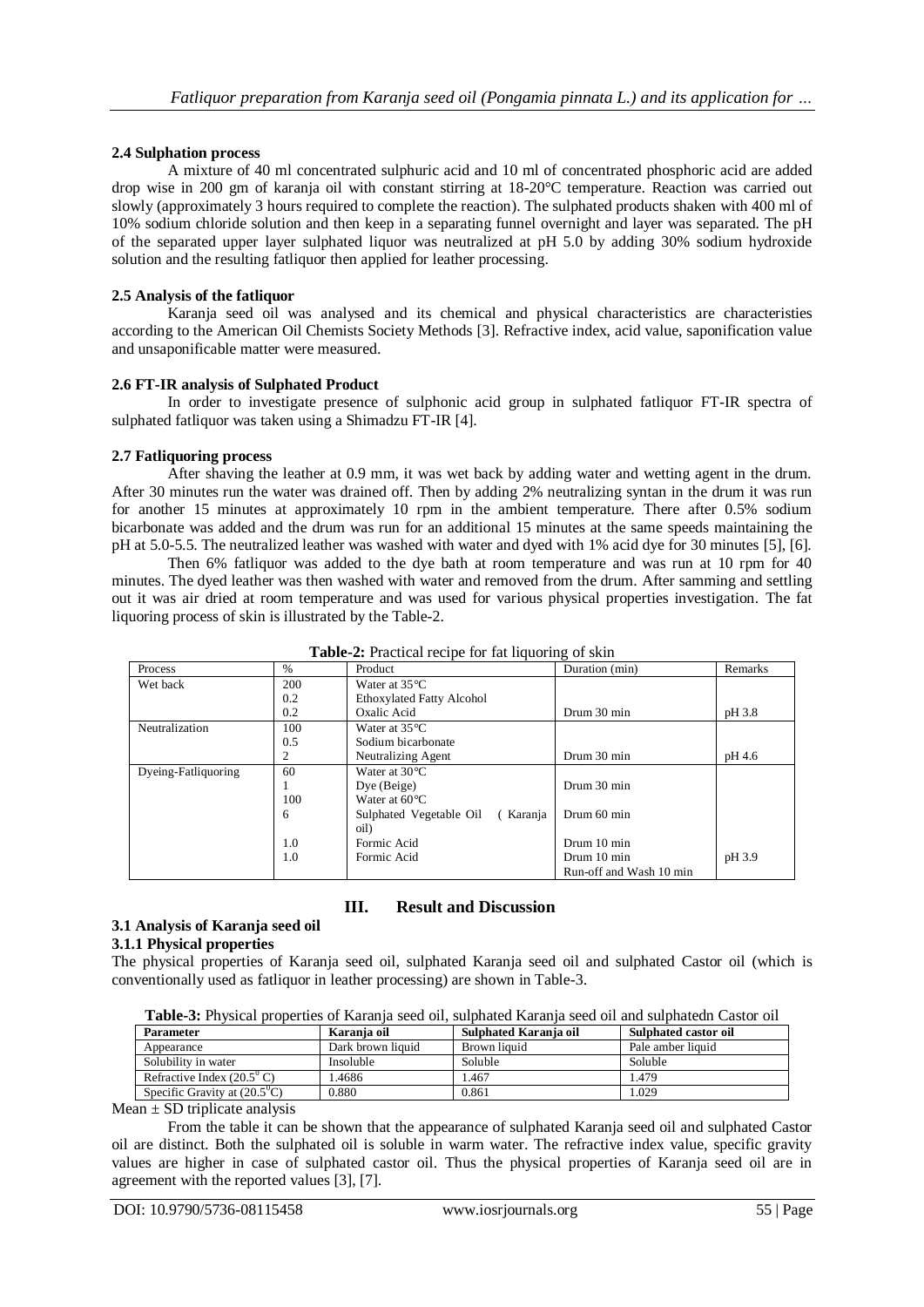## **3.1.2 Chemical properties**

The chemical properties of Karanja seed oil and sulphated Karanja seed oil compared with sulphated Castor oil are shown in the Table-4.

| <b>Parameter</b>     | Karanja oil | Sulphated Koranja oil | Sulphated castor oil |
|----------------------|-------------|-----------------------|----------------------|
| pH of 10% solution   | 8.1         | 6.2                   | 7.0                  |
| % Fatty matter       | 91.04       | 60.9                  | 70.1                 |
| Saponification value | 185         | 187                   | 176                  |
| Iodine Value         | 86.5        | 81.5                  | 81                   |
| Acid Value           | 7.1         | 5.06                  | 8.0                  |
| $SO3$ content        | --          | 4.1%                  | 5.1%                 |
| Ash content          | $- -$       | 6.2%                  | 2.8%                 |

**Table-4:** Chemical properties of Karanja seed oil, sulphated Karanja seed oil and sulphated Castor oil

Mean  $\pm$  SD triplicate analysis

From the table-4 it is shown that Karanja seed oil contains high percentage of fatty matter, which indicates the use of this oil for preparation of fatliquor.

Iodine value shows that the oil has high quantity of unsaturated fatty acid. The iodine value is used to determine the degree of unsaturation of fatty acids. It is also reported that the oleic acid is the main fatty acids of this oil.

Karanja seed oil has been found to have the higher saponification value (Table-4). Since saponification value is inversely proportional to the molecular weight of the fatty acid present in oil. So it is found in liquid form at room temperature. Karanja seed oil also represents the higher acid value which makes this oil suitable ingredient for fatliquor.

Colloidal emulsion is indicative of low to medium degree of sulphation. This physical observation confirms that there is percentage of  $SO_3$  incorporated in the sulphated compound. The combined  $SO_3$  or emulsifier is the fuel which drives the oil droplets into the leather. Anionic emulsifier ensures a great degree of fixation [8], [9] since they will be attracted to the positively charged leather.

It is found that the iodine value of the raw Karanja seed oil decreases after sulphation, while the acid value increases showing the hydrolysis of fatty molecule.

The pH value of sulphated Karanja seed oil and sulphated Castor oil was found to be 6.2 and 7.0 respectively. This may result of neutralization carried out during the sulfating process.

The result showed that in sulphated Karanja seed oil the percentage of organically combined  $SO<sub>3</sub>$  [6] is relatively lower than the sulphated castor oil.

The sulphated Karanja seed oil showed higher ash content than sulphated Castor oil. This value referred to the sodium salt produced by neutralization of acid during sulphation.



# **3.2 FT-IR Analysis [4]**

**Fig. 1(a)** The FT-IR spectra of sulphonated oil **Fig. 1(b).** FT-IR spectra of unsulphonated oil Fig. 1(a) & 1(b) illustrates the IR spectrum of sulphated and unsulphated Karanja seed oil (Pongamia pinnata L.). The peaks at Fig.1(a)2854.65cm<sup>-1</sup>, 1165.00cm<sup>-1</sup> & 1222.87cm<sup>-1</sup> represent the presence of C-H, C-O & -SO<sub>3</sub> groups respectively.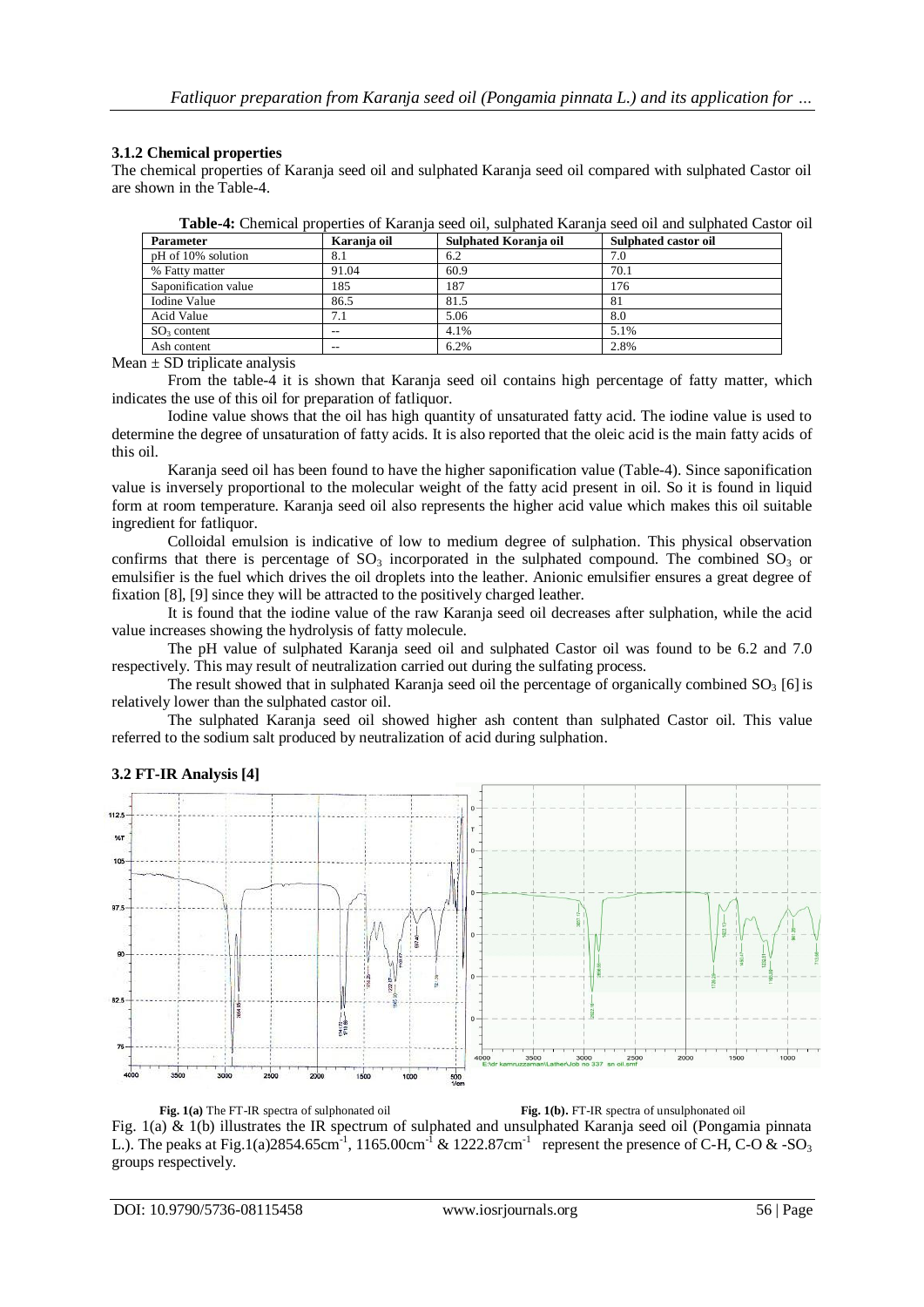The peaks at Fig.1(b). 2922.16cm<sup>-1</sup>, 1726.29cm<sup>-1</sup> & 1165.00cm<sup>-1</sup> are due to the presence of =C-H, C=O & C-O respectively.

## **3.3 Stability of Karanja seed oil**

The stability of the prepared fatliquor in different solution is shown in Table-5.

| <b>rable-5:</b> Stability of 10% solution |                            |  |  |
|-------------------------------------------|----------------------------|--|--|
| <b>Solution</b>                           | Sulphated Karanja seed oil |  |  |
| 5% NaCl                                   | <b>Stable</b>              |  |  |
| 5% Na <sub>2</sub> SO <sub>4</sub>        | <b>Stable</b>              |  |  |
| 5% Basic Chromium Sulphate                | Stable 1-2 hours           |  |  |
| 5% MgO                                    | Stable                     |  |  |
| 5% Formic Acid                            | Not stable                 |  |  |

**Table-5:** Stability of 10% solution

From the Table it can be shown that the prepared fatliquor is stable in salts, tanning and basification agent. This makes it possible using in re-tanning and fatliquoring steps. The stability of the emulsion of the experimental fatliquor is due to the poly hydroxyl sulphate group which is resistance to hydrolysis.

Commercial sulphated oil may give either a solution or emulsion with water. Such an emulsion may be either transparent or opaque. This variation in types of emulsion is dependent on the degree of sulphation and to a subsequent treatment and the neutralization. In general the more opaque types of conclusion are considered to due taken up better in fat-liquoring. The prepared fat-liquor gives colloidal emulsion with warm water.

#### **3.4 Strength properties**

The strength properties [10] like tensile strength tongue tear strength were tested using an instron tensile tester and grain crack & grain brust using lastometer of two matched side leather those were fat liquored by using sulphated Karanja seed oil and imported sulphated castor oil have been compared which is shown in the

| <b>rapic-v.</b> buttigut 110 perutis |               |                     |                     |  |
|--------------------------------------|---------------|---------------------|---------------------|--|
| Properties                           |               | Prepared fat-liquor | Imported fat-liquor |  |
| Tensile strength $(N/mm2)$           | Parallel      | 15.05               | 19.03               |  |
|                                      | Perpendicular | 17.93               | 21.40               |  |
| Elongation at break (%)              | Parallel      | 53.0                | 49.0                |  |
|                                      | Perpendicular | 28                  | 24                  |  |
| Tear resistance (nm)                 | Parallel      | 4.9                 | 5.01                |  |
|                                      | Perpendicular | 7.2                 | 7.11                |  |

## **Table-6:** Strength Properties

From the strength properties analysis conducted, it is evident that the leather fatliquored using sulphated Karanja seed oil comparable to sulphated castor oil.

Some difference was observed in the physical test of leather however, results were found under the limit of standard specification which confirmed [6], [8] the suitability of prepared fatliquor. As the strength properties of the leather are also decided by the  $Cr_2O_3$  and fat content, the leather have been physically tested for tensile strength, elongation at break, stitch tear strength and the results are reported in table-6.

The chromic oxide content and fat content in leather seems to have acceptable value for both the sulphated Karanja seed oil and Castrol oil. The enhancement in mechanical properties of treated leather using sulphated Karanja seed oil is due to good lubrication of [6], [11] fibers. The prepared fat-liquor possesses good penetration power and emulsion stability.

Tensile strength is the value of load the sample cross section can bear when load by the axial load and it is related with the leather sample state of collagen fibers. Therefore, the tensile strength can characterize the flexibility of fibers beside for the strength of collagen fibers.

Flexibility is one of the most important properties of leather achieved from fat-liquor. Fat-liquor reduce the friction between fiber is mainly related to the nature of sulfated oil and the quality of introduced oil. The elongation at break can characterize the softness, flexibility [5], [6], strength and toughness of leather matrix.

#### **3.5 Physical testing and Hand Evaluation of leather**

Experimental and control crust leather were assed for fullness, softness, grain tightness (break) by hand and visual examination. The leathers were rated on a scale of 0-10 points for each functional property by experienced leather technologist, where higher points indicate leather property.